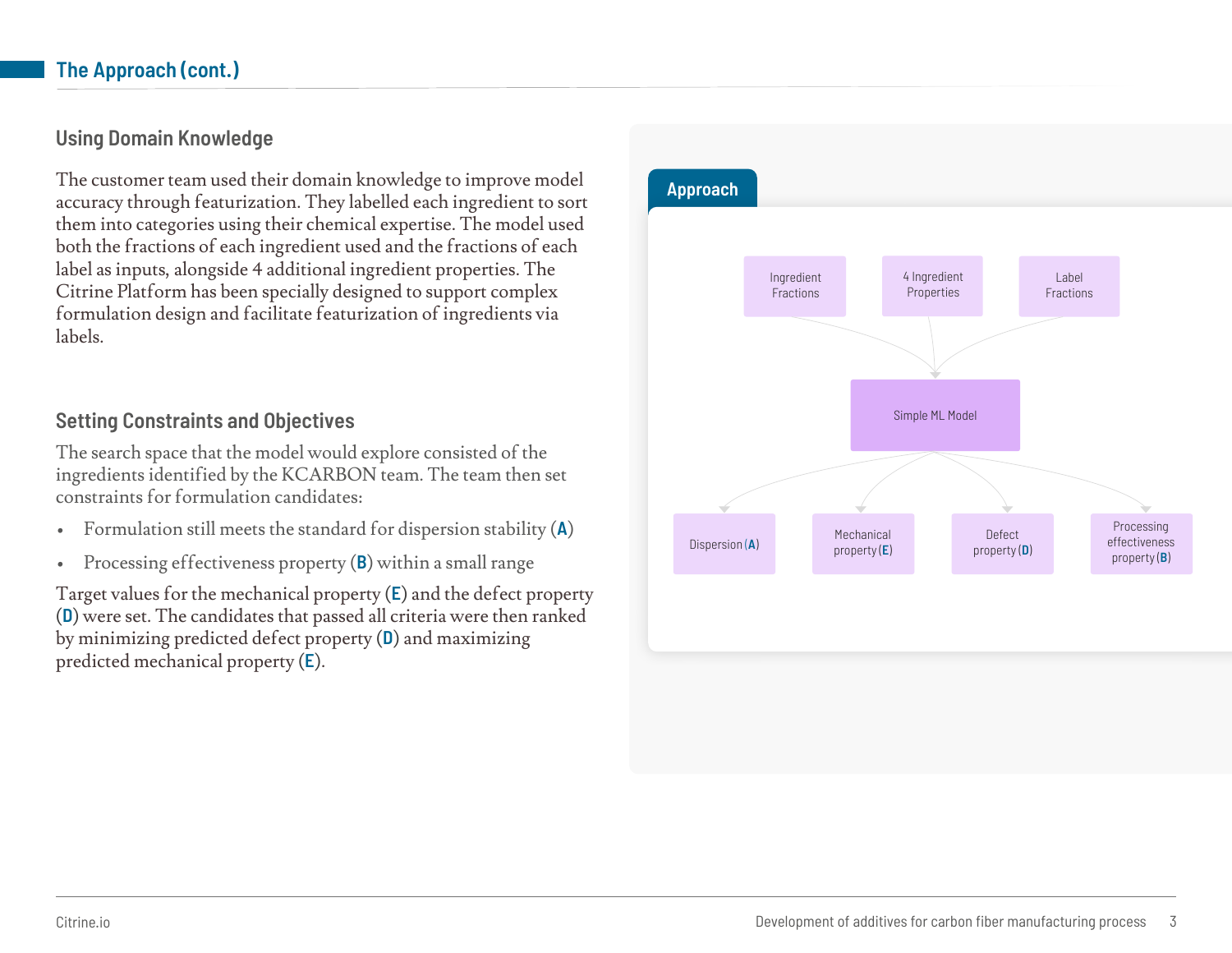There were 16 formulation candidates suggested by the usual research process and 13 suggested by the initial simple PDFKDDD model on the Citrine Platform*KW* BPDW.& \$1PDWWDOORIWKLRD DWROThe IRDODWROuggested by the Citrine Platform passed DOO constraints at a rate 4 times that of the candidates suggested using the usual WWCO earch process.

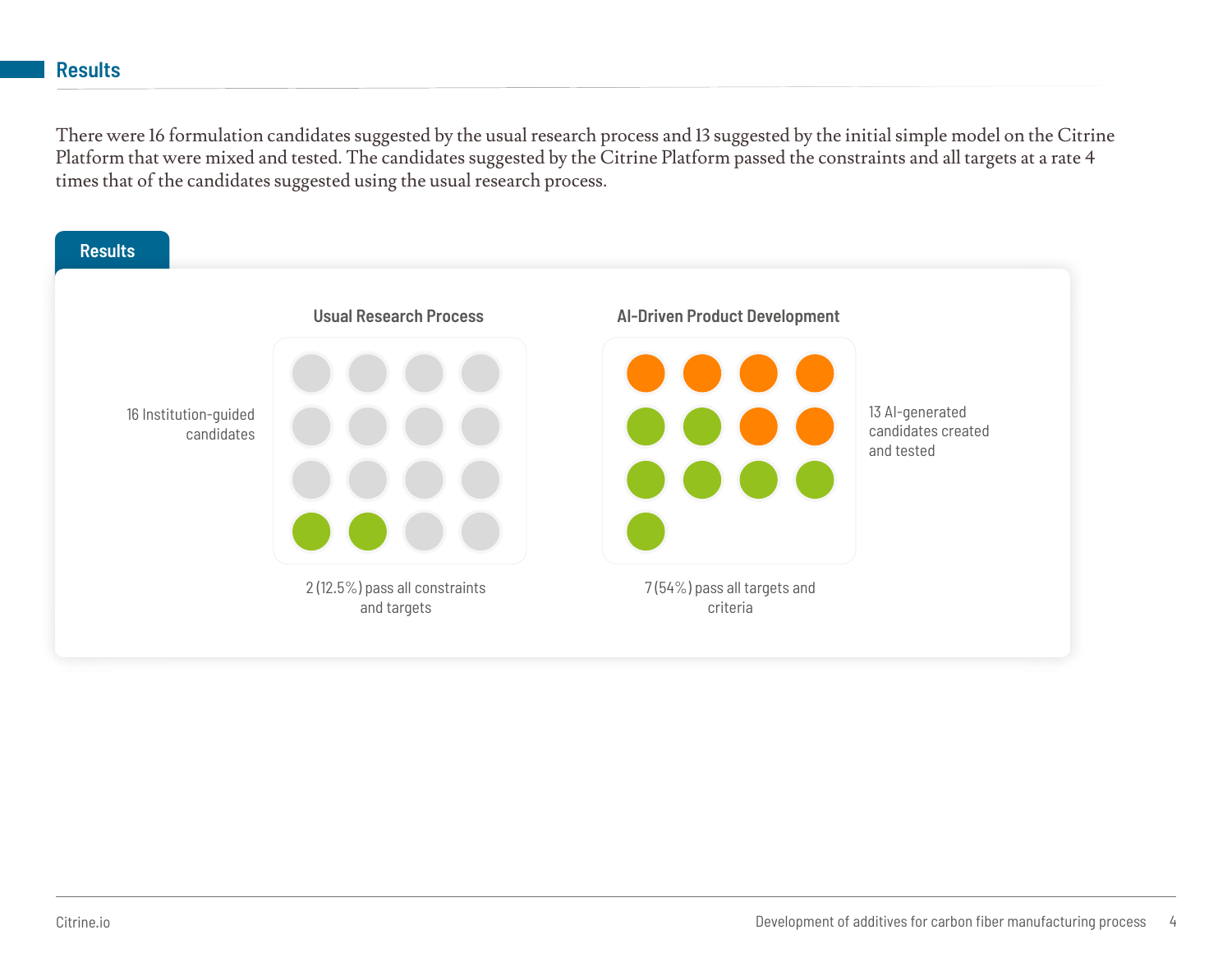## **Next Steps**

After the success of the first model, the team wanted to co-optimize a property that affects the efficiency of manufacturing composites with other properties. The customer team again incorporated domain knowledge into the modeling approach, using process effectiveness property (**B**) as a latent variable in the second model. A latent variable is an intermediate property whose data can be modelled from the inputs and whose values may be used as inputs to the main model.

The second model found fewer candidates that met the dispersion and processing effectiveness constraints, and no candidates met the new physical property (**C**) target. While this was disappointing, it was also useful information. The customer now knows that the current search space does not contain candidates that can co-optimize all 4 properties.

## **New Product Development Insights**

The project produced valuable insights for the customer. They quickly learned that current ingredient inventory was not sufficient to achieve all the performance targets simultaneously, which focused their efforts on which new ingredients to source.

Additionally, the customer team is now fully up to speed with the AIdriven product development methodology, they have a scalable data structure for chemical data, and a clear understanding of candidate selection strategies for data-driven R&D projects.

## **Next Steps**